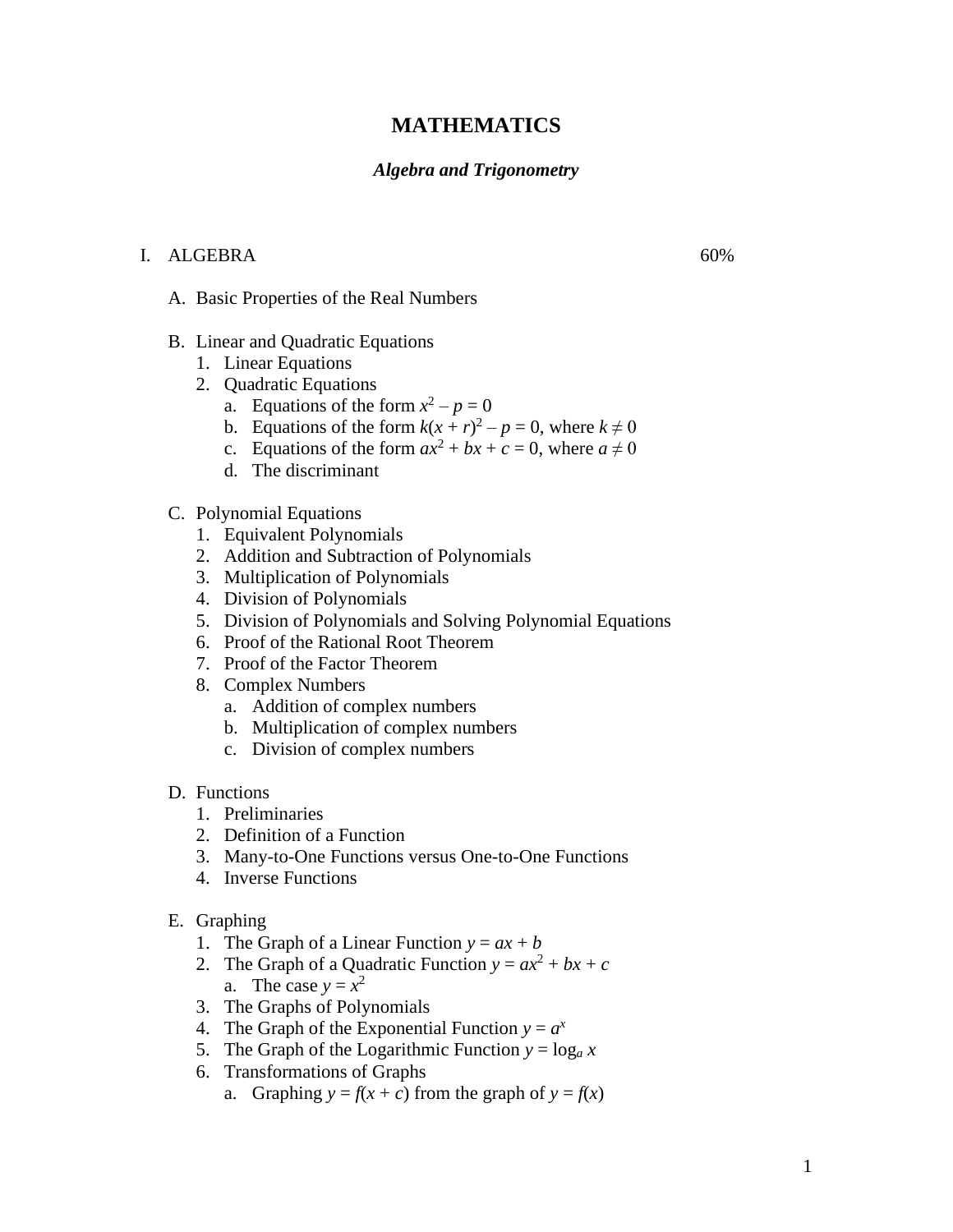- b. Graphing  $y = f(x) + C$  from the graph of  $y = f(x)$
- c. Graphing  $y = f(ax)$  from the graph of  $y = f(x)$
- d. Graphing  $y = Af(x)$  from the graph of  $y = f(x)$
- F. Non-polynomial Equations
	- 1. Rational Equations
		- a. Solving rational equations
		- b. Graphs of rational functions
	- 2. Exponential Equations
		- a. Basic properties
		- b. Solving exponential equations
	- 3. Logarithmic Equations
		- a. Basic properties
		- b. Solving logarithmic equations
	- 4. Radical Equations
		- a. Method 1
		- b. Method 2
- G. Inequalities
	- 1. Linear Inequalities
	- 2. Quadratic Inequalities
		- a. Inequalities of the form  $ax^2 + bx + c > 0$  and  $a > 0$
		- b. Inequalities of the form  $ax^2 + bx + c < 0$  and  $a > 0$
- H. Coordinate Geometry
	- 1. The Pythagorean Theorem
	- 2. Points
	- 3. Lines
		- a. Slope form
		- b. Point-point form
		- c. Slope-point form
		- d. Mutual positions of lines
	- 4. Circles
	- 5. Solving Geometry Problems Using Coordinate Geometry

## II. TRIGONOMETRY 40%

- A. Trigonometric Functions
	- 1. The Sine Function for Acute Angles
	- 2. The Tangent Function for Acute Angles
	- 3. The Cosine and Cotangent Functions for Acute Angles
	- 4. Relations among Trigonometric Functions
	- 5. Trigonometric Functions of Special Angles
	- 6. Trigonometric Functions of Angles of Any Measure
		- a. Definitions and properties